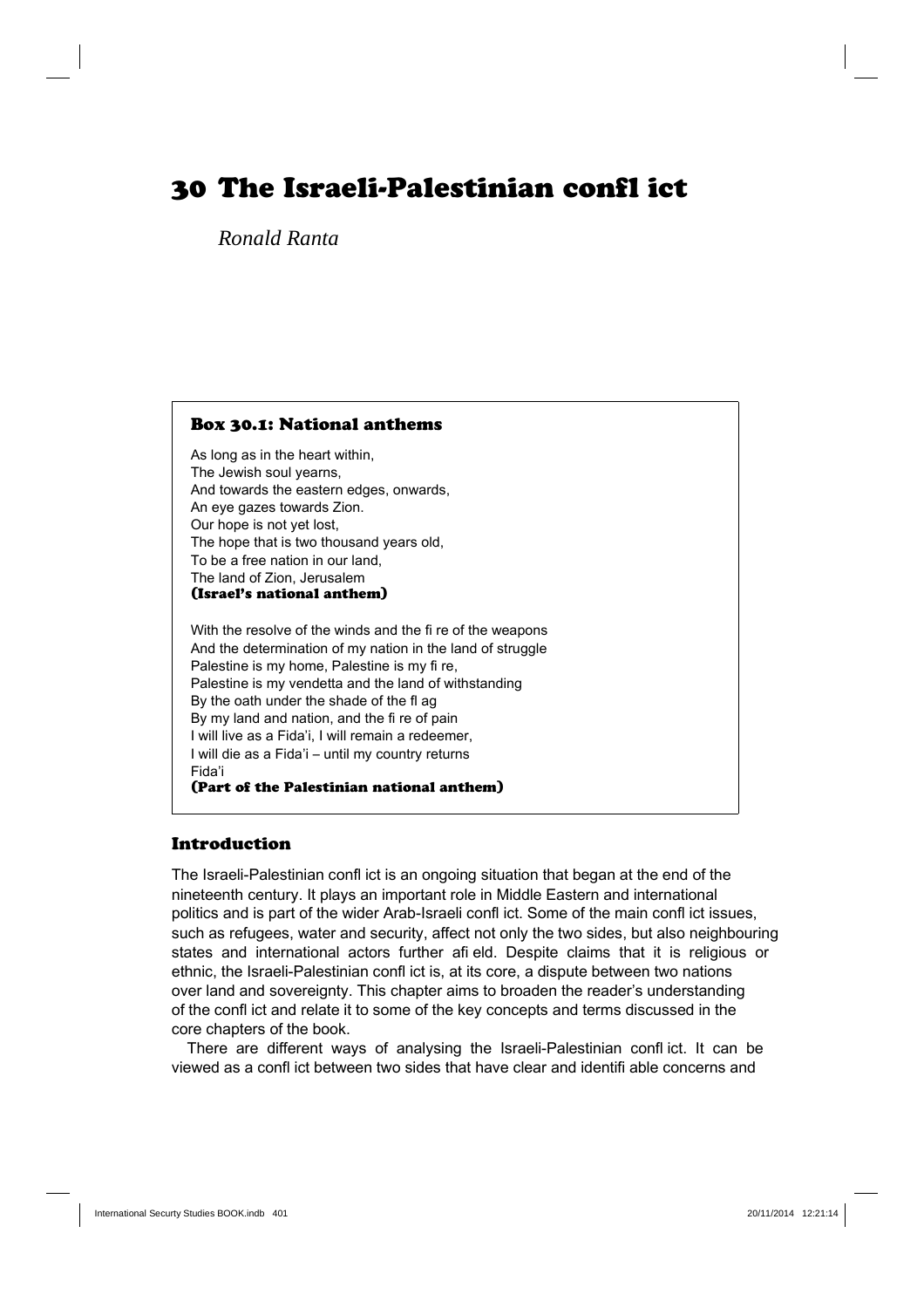objectives relating to issues such as land, sovereignty and resources. However, the longevity and intractability of the confl ict give rise to other forms of analysis. Issues such as psychology, fear and hatred of the other, sense of victimhood, and religious and ideological considerations sometimes create the impression that there is more to the confl ict than land and sovereignty. Therefore, it is vital that students are aware of the different narratives woven by each side, their history and psychology.

Additionally, it is important to note that the sides are not as coherent and unitary as sometimes presented. Although Israel is a state, a multitude of different factions and interest groups operate within it – for example, the Israeli peace movement, Jewish settlers, and different political parties, each pursuing different aims as regards the confl ict. The Palestinians do not have a state and are geographically divided. They are also politically divided, with the Gaza Strip ruled by Hamas and the West Bank ruled by the Palestinian Authority (PA).

# Historical introduction

The name Palestine was given to the region by the Romans after the suppression of a Jewish revolt in 135CE, and it has remained in use ever since. The modern borders of Israel/Palestine were drawn by the British and the League of Nations in 1923.

At the end of the nineteenth century the overwhelming majority of the population in Palestine was non-Jewish (mostly Muslim, but with a signifi cant Christian minority). The process of Jewish immigration to Palestine as a consequence of the rise of Zionism (Jewish nationalism) and anti-Semitism stood in stark contrast to rising national awareness among the local Arab-Palestinian population. The main aim of Zionism was the return of Jews to Palestine (in Hebrew *Eretz Israel* – the historic-Biblical land of Israel and the birthplace of Judaism) and the establishment of a Jewish state there. Both national groups claim the same land – Palestine/Israel – as their homeland. The often violent struggle between these two nations took place amid the collapse of the Ottoman Empire, the establishment of a British Mandate (1919–1948) and the Second World War and the Holocaust (1939–1945).

During the period of the British Mandate several solutions were put forward, including a partition plan, but none gained the acceptance of both sides. Taking into account the horrors of the Holocaust (when six million Jews were killed and several hundred thousand more became refugees), and Britain's inability to resolve the confl ict, the United Nations General Assembly voted on partitioning Palestine into a Jewish and an Arab-Palestinian state (29 November 1947 – Resolution 181).

A war ensued in 1948, fi rst at a civil level between Jews and Palestinians, and later between Israel (the Jewish state) and neighbouring Arab states. The war ended in an overwhelming victory for Israel, which took over most of the land. The Arab-held parts of Palestine were reduced to the West Bank and the Gaza Strip (22% of historical Palestine), controlled by Jordan and Egypt respectively. The war also resulted in a massive refugee problem. Approximately seven hundred and fi fty thousand Palestinians became refugees as a direct consequence of the war. Despite a UN resolution, Israel did not allow the refugees to return. For Palestinians the war is known as the *Nakba* (the Catastrophe) and is characterised by dispossession and expulsion: for Israelis this was their war of independence. As a consequence of Jewish suffering in the Holocaust and the Palestinian refugee tragedy, both nations share a strong sense of victimhood. Therefore the confl ict is sometimes seen as a one between two groups of victims.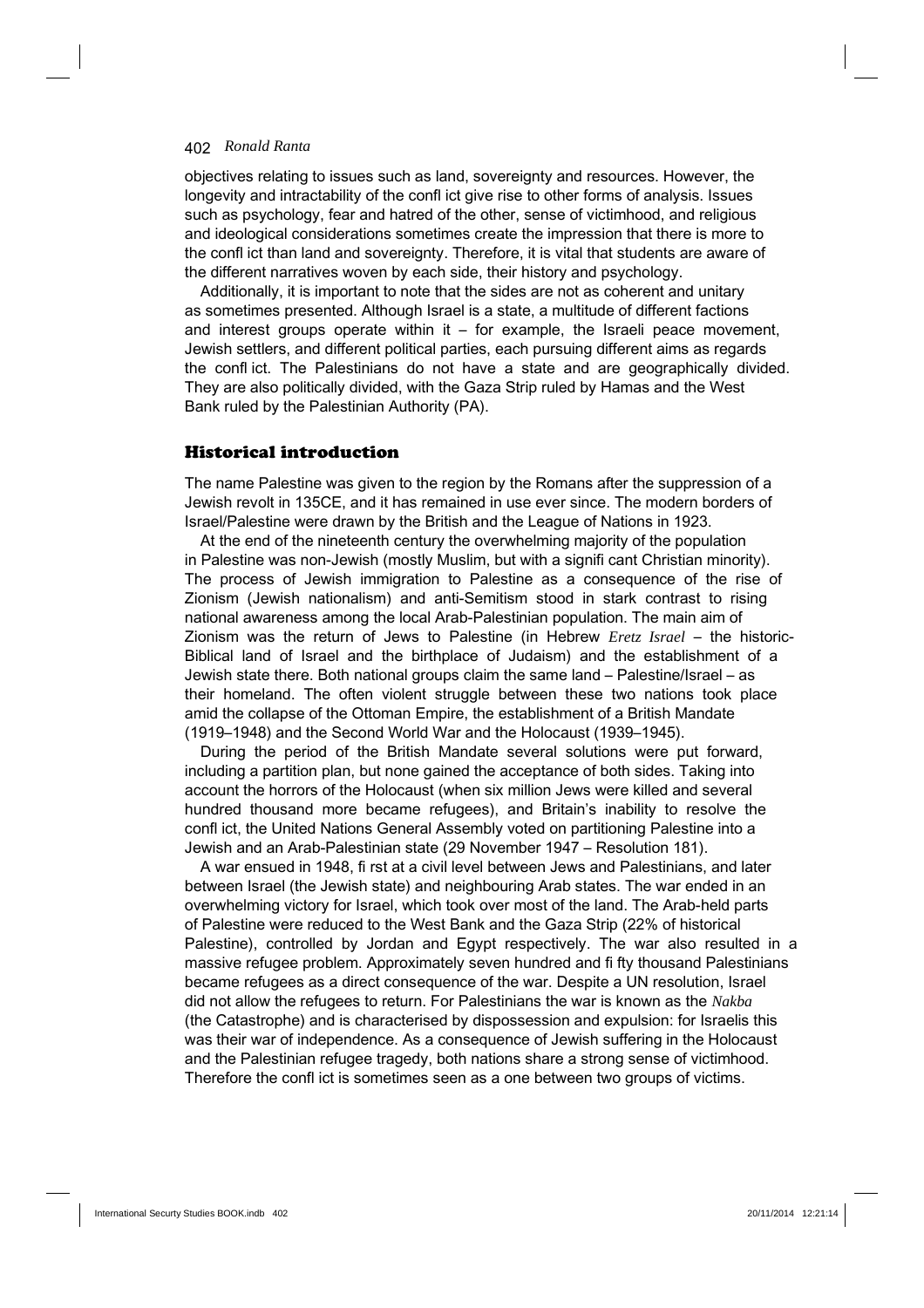*Palestinian Refugees:* According to the UN there are around 4.7 million Palestinian refugees (2012), the majority of whom are descendents of refugees from the 1948 war. There are around two million refugees in the Occupied Territories, two million in Jordan, and half a million in both Lebanon and Syria respectively. Many refugees are supported by UNRWA (United Nations Relief and Works Agency), a UN body specifi cally created to assist Palestinian refugees. The living conditions of Palestinian refugees vary considerably, dependent upon the state in which they reside. In Lebanon, for example, refugees are deprived of most basic rights. A key Palestinian demand is the right of return to Israel/Palestine for the refugees; this demand is also enshrined in international law (UN Resolution 194). Palestinians claim refugees should be given options to return to their previous homes, return to a future Palestinian state, be repatriated in the countries where they reside, and/or receive compensation. Israel claims that it did not create and therefore is not responsible for the refugee problem. It argues that their return, after more than sixty years, is not feasible and that it would undermine the Jewish nature of the Israeli state. Israel insists that the refugees should either be repatriated in the countries where they currently reside or return to a future Palestinian state. In addition, Israel highlights the case of the hundreds of thousands of Jewish refugees from Arab states whom it absorbed. This issue is concerned not only with the aspirations of millions of refugees, but also with the future of Israel. The right of return for the Palestinian refugees is seen by Israel as a demographic threat to its survival as a Jewish state.

In 1967 the June war, also known as the Six Day war, between Israel and its Arab neighbours changed the dynamics of the confl ict. The war brought about an Israeli victory and the occupation of territories three and a half times its own size, among them the West Bank, including East Jerusalem, and the Gaza Strip. At the heart of the current confl ict is the future of the West Bank and the Gaza Strip – referred to as the Occupied Territories – their population, the settlements Israel established there, and the fate of the Palestinian refugees. Whether the Occupied Territories should be classifi ed as Palestinian is a hotly-debated issue; however, by and large the international community recognises them as such, and in many cases they are referred to as the Occupied Palestinian Territories.

In 1988 the Palestinian Liberation Organisation (PLO) – an umbrella organisation representing Palestinian nationalist groups headed by Yasser Arafat – agreed to a twostate solution. This came as a consequence of the fi rst Palestinian popular uprising – known as the fi rst *Intifada* (shaking off) – against Israel's occupation. Until that moment neither Israel nor the PLO had shown any real interest in fi nding a bilateral negotiated settlement to the confl ict. The PLO maintained its desire to destroy Israel and liberate all of Palestine through violent means; Israel, though stating its desire for peace, continued to build settlements in the territories and to deprive Palestinians of basic rights, leading many to believe its real intent was the de-facto annexation of the territories and the creation of a greater Israel.

# Land and borders

In 1993 Israel and the PLO reached a series of agreements known as the Oslo Accords. These accords brought about mutual recognition and saw Israel cede parts of the Occupied Territories to the PLO. Under the accords a Palestinian Authority (PA) was established through democratic elections and given limited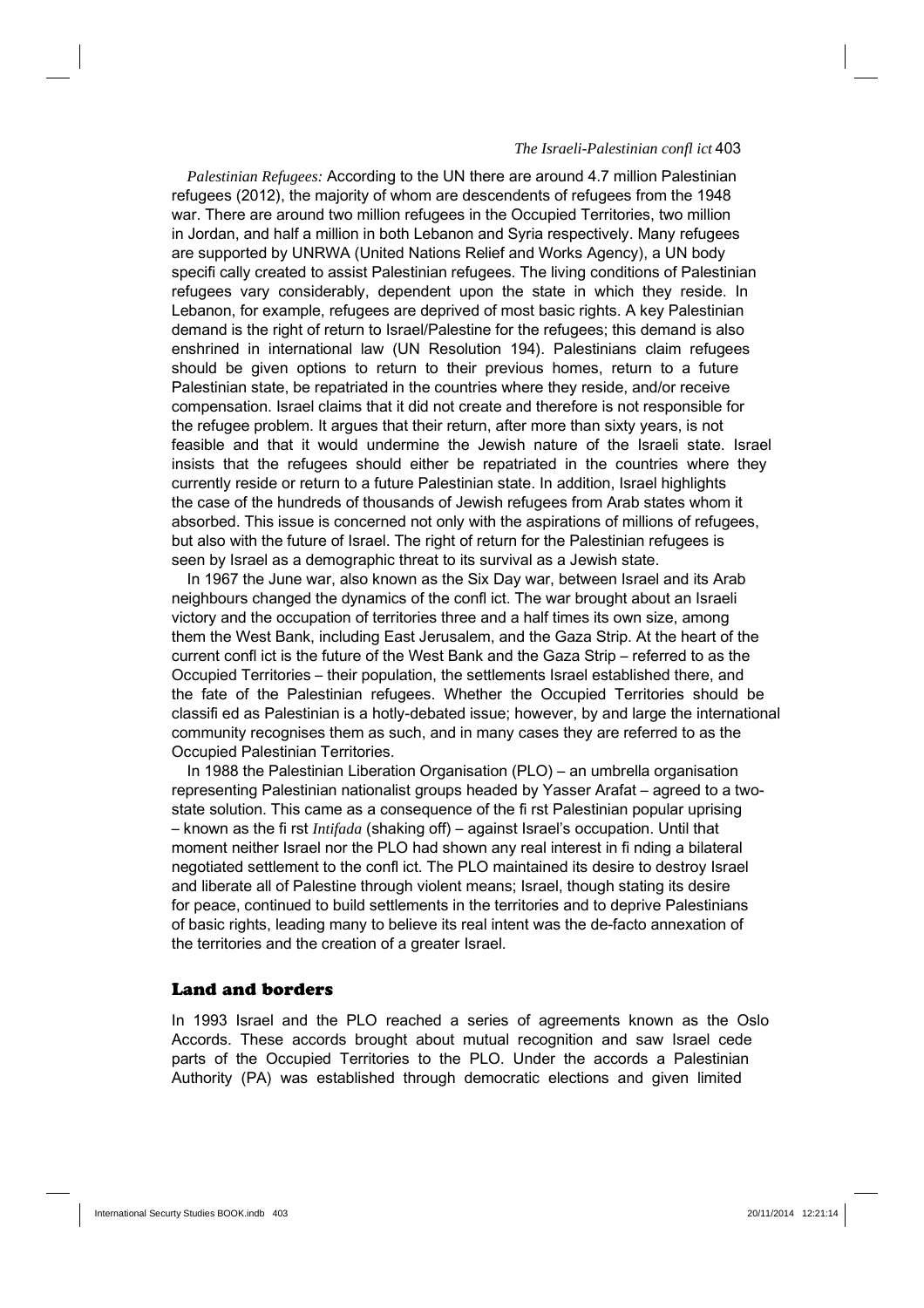sovereignty over the main Palestinian population centres (known as areas A). The rest of the territories were designated either as areas B (joint control) or areas C, which comprise over 60% of the land and are under full Israeli control. Israel places restrictions on Palestinian movement throughout areas B and C in accordance with its security concerns. This severely restricts Palestinian freedom of movement. Some Palestinian groups, most notably Hamas (the Islamic Resistance Movement), have refused to accept the Oslo accords, viewing them as Palestinian capitulation and a de-facto acceptance of the ongoing Israeli occupation. The main confl ict issues, such as Israeli settlements, Jerusalem, future borders and water resources, were left for fi nal status negotiations and were not dealt with in the accords, which were designated as temporary, and were to last for only a few years. However, the sides have been unable to reach an agreement over the fi nal status of the territories.

*Water Security:* Due to the scarcity of water sources, water security is an important issue in the confl ict and in the Middle East region in general. The issue of water security has been integral to Israel's relations with the Palestinians as well as with neighbouring states; for example, Israel's unresolved confl ict with Syria and Lebanon is based, to some extent, on access to water sources. Water sources in Israel and the West Bank are controlled by Israel and are not shared equally with Palestinians; Israeli settlers receive a far higher allocation of water for agriculture and private consumption than do Palestinians. Israel also prevents Palestinians from drilling independently for water in the areas it controls in the West Bank. Additionally, Israel uses and controls water from the River Jordan which is the eastern boundary of the West Bank.

In the various rounds of negotiations held since 1993, the issue of land and future borders became paramount. Palestinians demand the establishment of an independent Palestinian state, alongside the state of Israel, in the West Bank and the Gaza Strip with East Jerusalem as its capital. In other words, Palestinians demand a full Israeli withdrawal to the ceasefi re lines of 1967 (known as the Green Line). Palestinians argue that by accepting a two-state solution they are relinquishing their rights to 78% of historical Palestine, which they see as a great sacrifi ce on their part.

Israel has exhibited some willingness to negotiate but its proposals have fallen short of the minimum Palestinian demands. Israel has made clear its refusal to withdraw to the Green Line, claiming that such a move would leave it with indefensible borders. Nonetheless, Israel has demonstrated its readiness to withdraw from some areas; for example, Israel dismantled its settlements and unilaterally withdrew from the Gaza Strip in 2005. However, it claims that subsequent attacks by Palestinian armed groups, principally rocket attacks by Hamas, have shown that further withdrawals are a recipe for renewed violence. Israel contends that the confl ict is not about land but about the Palestinian refusal to recognise Israel's right to exist as a Jewish state in its historical homeland. It points to its withdrawal from the Gaza Strip as proof of its willingness to make painful concessions and pursue peace. Additionally, Israel demands that any future withdrawals would have to take into account its security concerns and the Jewish settlements it has established in the West Bank.

Palestinians argue that Israel has demonstrated little willingness to withdraw from the territories. The establishment of settlements, the appropriation of lands, the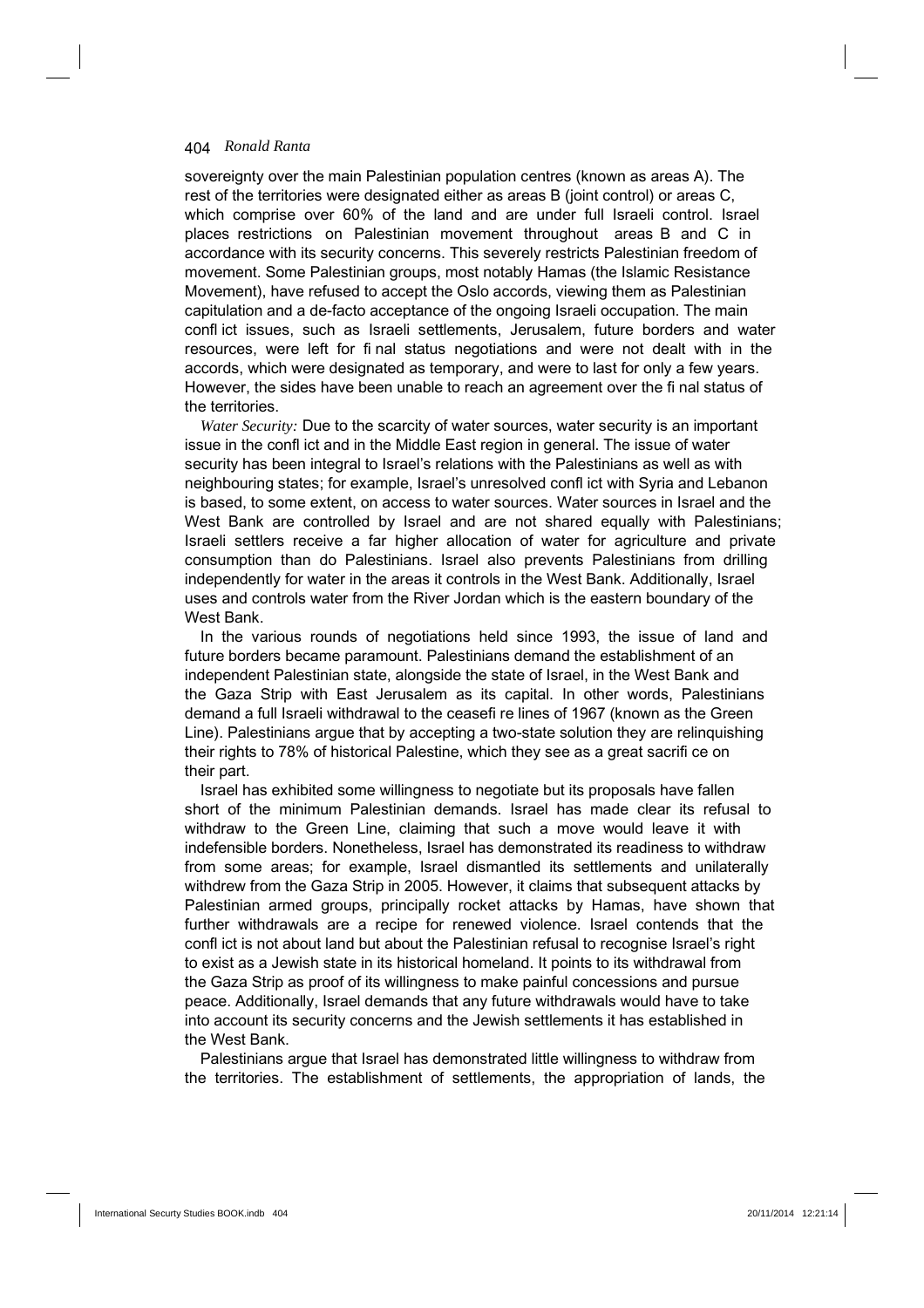building of a separation wall, and the continued blockade of the Gaza Strip are given as examples of Israel's intransigence and desire to control Palestinian lives and further the occupation.

*The Separation Wall*: A series of barriers, including an eight-metre wall, has been constructed by Israel, ostensibly to follow the Green Line. Israel claims this is a temporary provision to stop the infi ltration of terrorists. Israel points to the fact that attacks against it have signifi cantly decreased since the construction of the wall began. The Palestinians accuse Israel of using the wall to unilaterally annex Palestinian land. They point to the fact that the wall is twice the length of the Green Line and that it snakes around most of Israel's settlements. This has resulted in the creation of a seam area of more than 10% of Palestinian land between the Green Line and the wall. Additionally, the wall has, in some cases, physically divided Palestinian communities and separated villages from their farmlands.

It is clear that any solution proposed would need to take into account factors that can sometimes be contradictory: the settlements created by Israel, the viability and contiguity of the Palestinian state, water sources, the administration of holy sites, the fate of Jerusalem, and Israeli and Palestinian security concerns.

# Impact of religion

Even though the confl ict is not based on religion, religion has been an integral part of it. Moreover, because of the religious signifi cance of Israel/Palestine, the confl ict is an important issue for religious communities around the world; Israel/Palestine is recognised by Christians, Muslims and Jews as the Holy Land. Religion, though not the source of the confl ict, has played a crucial part in sustaining and exacerbating it. Religious groups on both sides cite Biblical or Koranic verses in support of exclusion and violence. Religious tension and competition, specifi cally linking religion with nationalism, have hindered a peaceful resolution. Israeli settler groups have used the Old Testament to justify their actions in the Occupied Territories. Hamas, and other Islamic groups, have used religion to justify their refusal to recognise Israel's right to exist and their attacks on Israeli civilians.

Since Israel's creation, there has been an ongoing debate on the place of religion within the Jewish state. Religion has been a feature of Zionism to varying degrees. Jews view themselves as a nation and a religious community, and Israel is the only country in the world with a Jewish majority (Israel's population is around eight million, a quarter of whom are non-Jewish). In addition, a signifi cant proportion of Israelis defi ne themselves as religious. After the 1967 war and the conquest of the Occupied Territories, and in particular the West Bank and East Jerusalem, religion came to play a more central role in Israeli public and political life. The war led to renewed calls among some Israelis for the annexation of the territories and the creation of a greater Israel. However, Israel has opposed annexation, and the idea of a one-state solution, as the inclusion of millions of non-Jews would threaten its Jewish identity and majority. According to Judaism the land of Israel/Palestine (*Eretz Israel*) was promised by God to the patriarch Abraham and his descendents. This promise is at the heart of the Old Testament and Israel's claim to the land. Jewish fundamentalist groups (many of whom live in settlements in the West Bank and East Jerusalem) are unwilling to compromise over a land they believe to be rightfully theirs.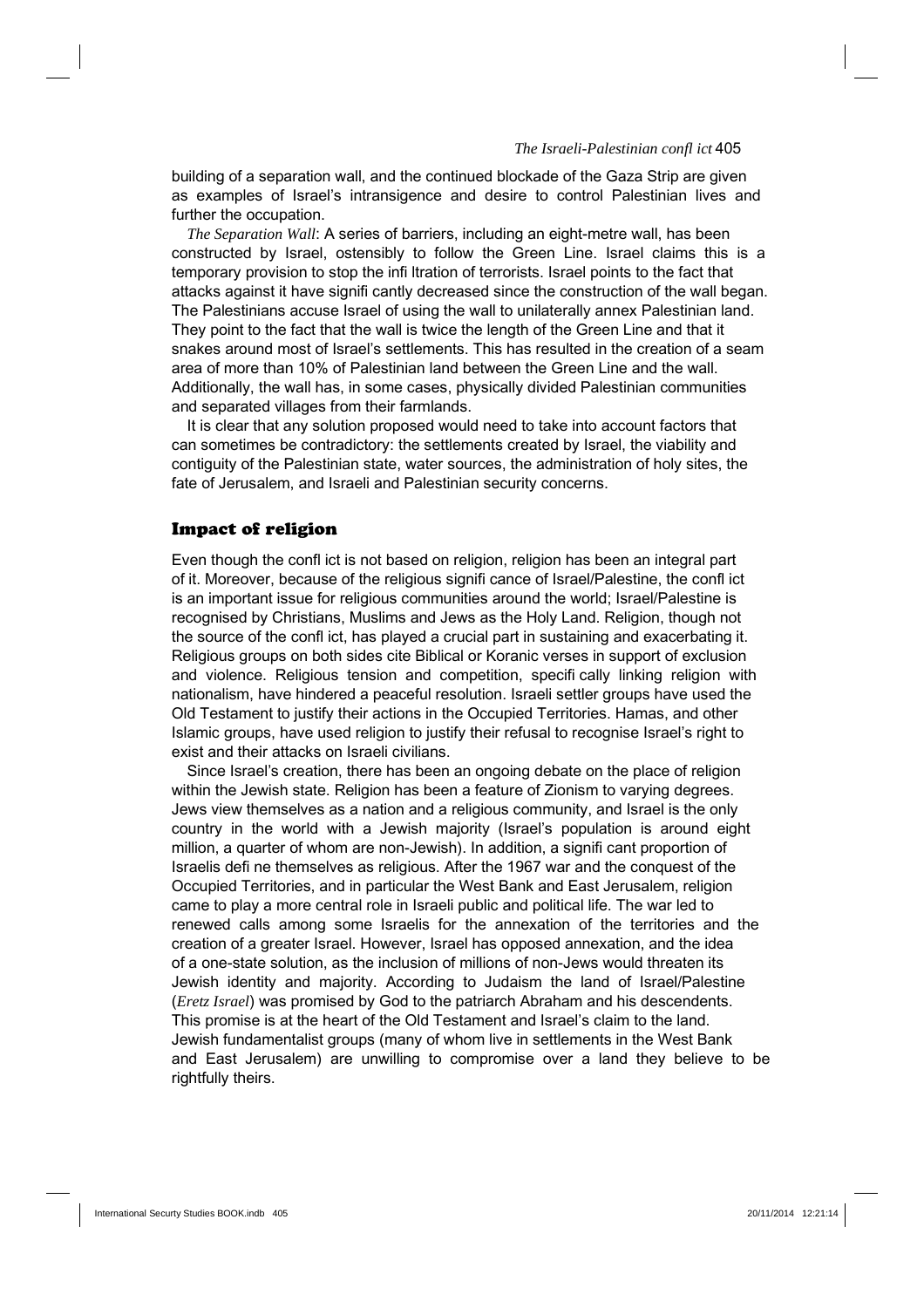In recent years religion has also come to play an important role in Palestinian political life. The main opposition to the PLO and the Oslo Accords has been Hamas. It views the Holy Land (*al-Ard al-Muqaddasa*) as part of an endowment given to Muslims by God, and giving away parts of it is therefore not permissible.

*Hamas* or the Islamic Resistance Movement is an Islamic political and military movement that was established in 1987 during the fi rst Intifada. In 2006 Hamas won the Palestinian parliamentarian election, resulting in a short armed confl ict with the PLO and the fragmentation of Palestinian politics. Hamas is currently in control of the Gaza Strip while the PLO is in control of the West Bank. Hamas is viewed by Israel as an obstacle for peace because of its refusal to recognise Israel's right to exist and its actions, which Israel deems as terrorism. However, in recent years Hamas leaders have expressed more moderate views, going so far as to suggest a two-state solution under certain conditions.

Israel/Palestine contains sites holy to Islam and Judaism, leading to competing religious claims. The most important of these sites is the Temple Mount in Jerusalem. Both sides demand full sovereignty over the site in any future agreement. The Temple Mount complex, located in East Jerusalem, contains the Wailing Wall (*Hakotel Hama'aravi*) – the holiest site for Jews – believed to be part of the ancient Jewish temple built by King Solomon to house the Ark of the Covenant. Jews believe that the temple was built on top of the Foundation Stone – the corner stone from which creation began. For nineteen years, from 1948 to 1967, while under Jordanian rule, Jews were barred from praying at the Wailing Wall. Israel is therefore reluctant to relinquish control over the site.

Muslims believe the same site, which they call *al-Haram al-Sharif* (the Noble Sanctuary), to be the point from which Mohammed ascended the heavens. The *al-Aqsa* (the farthest) mosque, built on the Temple Mount, was Islam's fi rst *Qibla* (direction of prayer) before Mecca. Jerusalem is the third holiest city for Muslims after Mecca and Medina.

In addition to Jerusalem, there are many other important religious sites, most of which are in the West Bank, such as the Tomb of Joseph, the Tomb of Rachel, and the Tomb of the Patriarchs. The latter is situated in the Palestinian city of Hebron (*al-Khalil*) and is believed to contain the burial site of the three patriarchs (Abraham, Isaac and Jacob).

The Holy Land also contains the most sacred sites to Christianity. These include the Church of the Holy Sepulchre in East Jerusalem (the site of the crucifi xion), the Church of the Nativity in Bethlehem (Christ's birth site) and the Basilica of the Annunciation in Nazareth.

## Jerusalem

The city of Jerusalem is a microcosm of the confl ict; it encapsulates some of the security, religious, legal and demographic issues facing Israelis and Palestinians. Jerusalem serves as Israel's capital, but Palestinians claim the eastern part of the city as their future capital. In 2000, at Camp David, fi nal status negotiations between Israeli Prime Minister Ehud Barak and Palestinian President Arafat collapsed, leading to a renewed cycle of violence (the Second Intifada), partly over the issue of Jerusalem and the sovereignty of the Temple Mount. The Second Intifada resulted in the death of over fi ve thousand Palestinians and over a thousand Israelis; a majority of casualties on both sides were non-combatants.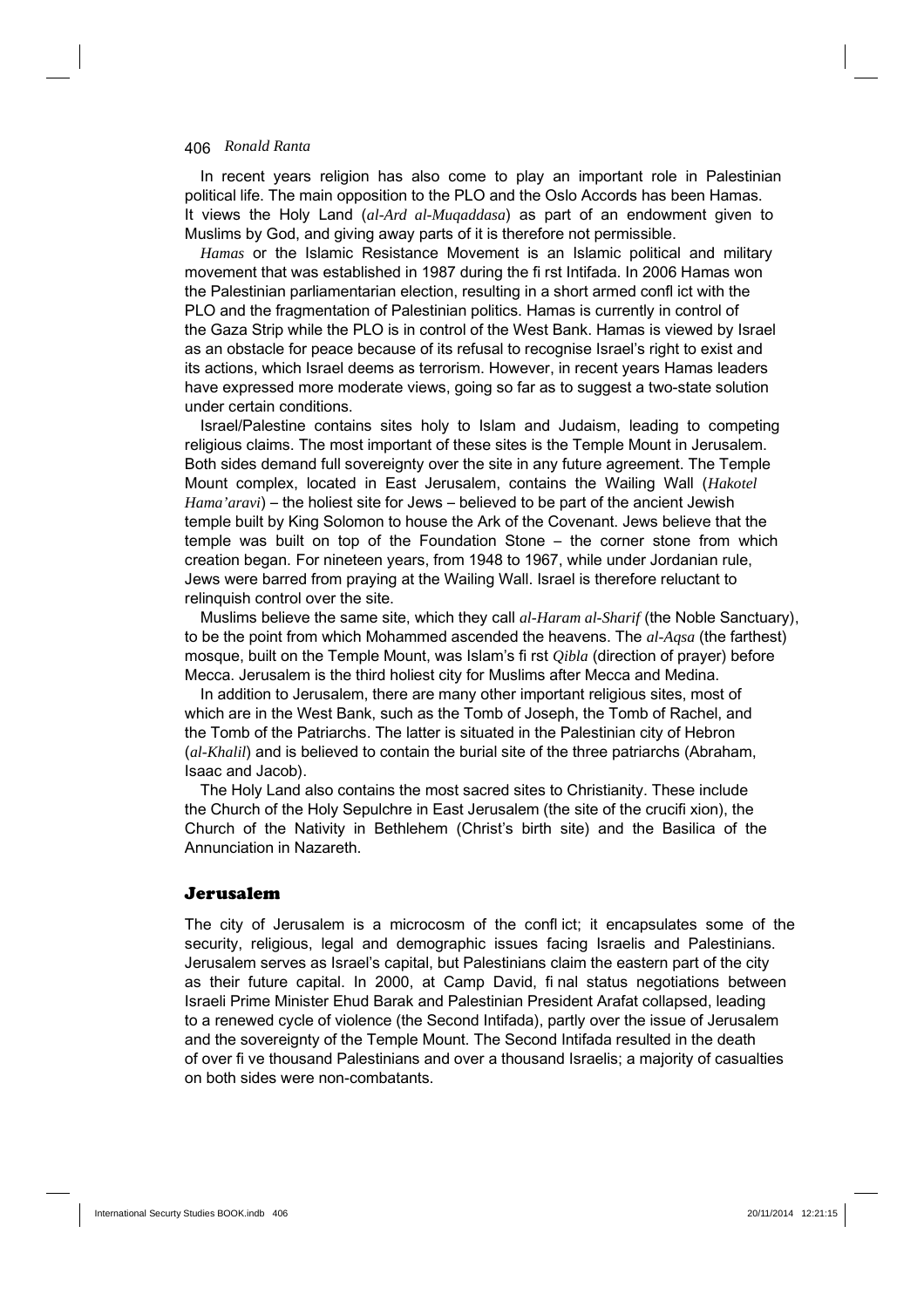Under the UN partition plan (Resolution 181) Jerusalem was to become an international city. However, after the 1948 war the city was divided with East Jerusalem, including the Old City and the main religious sites, controlled by Jordan, and West Jerusalem becoming Israel's capital. During the 1967 war Israel conquered and subsequently annexed East Jerusalem, declaring the unifi ed city as its eternal capital. This decision has never been recognised by the international community. The confl ict over Jerusalem has led many to argue that because of Israel's ongoing policies, a two-state solution is unachievable. Basing its actions on security, religious and demographic considerations, Israel has, through the construction of settlements, security barriers, land appropriation, house demolitions, and the establishment of natural and archaeological parks, sought to transform the urban space of the city.

Since unifying the city Israel has pursued several aims, among them: acquiring international legitimacy for its actions; creating a Jewish demographic majority in the east part of the city; promoting policies that will make the eastern part of the city Israeli; promoting a unifi ed Jerusalem as a modern successful city; and encircling East Jerusalem with Jewish settlements. By and large Israel has failed to fully achieve any of these aims. The international community has unanimously rejected Israel's actions; Jerusalem is the only capital city in the world with no foreign embassies, which are situated mostly in Tel Aviv. Despite Israel's efforts, Palestinians still constitute a majority of the population in East Jerusalem and are a sizeable minority of the city's inhabitants (slightly under a third). They have mostly rejected the opportunity to become Israeli citizens and have tied their future to the future Palestinian state. Jerusalem, in terms of its socio-economic indicators, has not been a success story. The city has high levels of unemployment and poverty, especially among Palestinians. Conditions for Palestinians living in East Jerusalem are very different from those of Jews in West Jerusalem. The status of most Palestinians in the city is further complicated by their not being citizens of the state of Israel. In short, despite Israel's efforts, the city, though technically united, has remained divided.

#### Jewish settlements in the occupied territories

Since 1967 Israel has constructed Jewish settlements in the West Bank. These settlements are considered illegal under international law and are prohibited by the Geneva Convention; a number of settlements are even illegal under Israeli law. In many circumstances, private Palestinian land has been appropriated for the construction of Israeli settlements. However, the settlers, as well as many Israelis, consider the West Bank to be part of the ancient land of Israel. They therefore view the settlements as legal and as integral parts of the state. Nonetheless, the issue of the settlements is controversial in Israel; some Israelis, in particular those supporting the peace movement, have campaigned against the settlements. The overwhelming majority of settlements and settlers are located near the Green Line. There are more than half a million Jewish settlers in the West Bank and East Jerusalem (2012). The Jewish settlements created in and around East Jerusalem have been characterised by Palestinians as major obstacles for resolving the confl ict. Israel has made it clear that these settlements are part of the urban space of Jerusalem and has refused to negotiate over them. The Palestinians accuse Israel of trying to encircle East Jerusalem with settlements, thus severing it from the West Bank.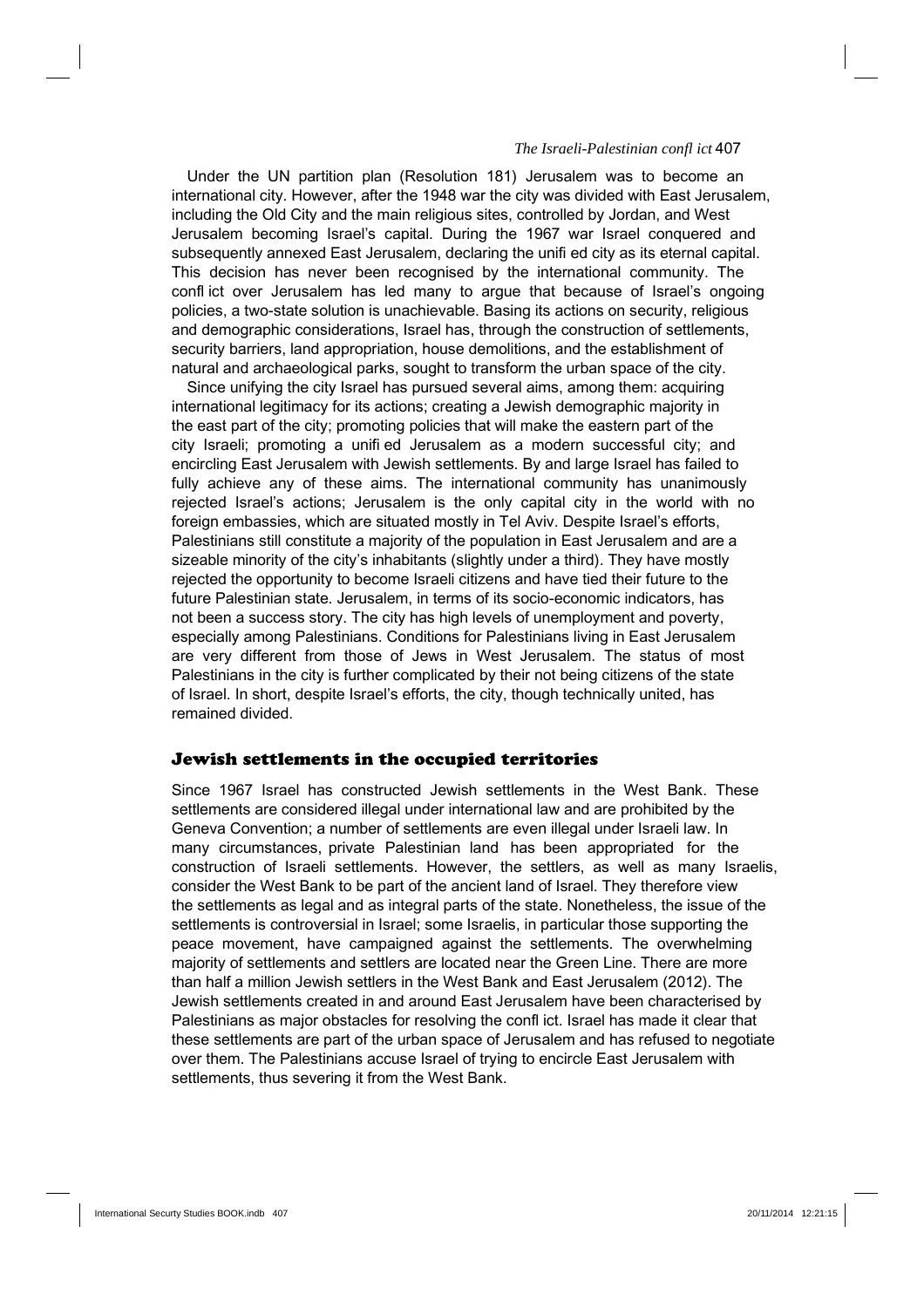#### Security and terrorism

In negotiations with the Palestinians Israel has demanded specifi c security provisions, which include, among other things, the demilitarisation of the future Palestinian state and continued control over strategic areas, such as the Jordan River Valley. Israel has questioned whether peace with the Palestinians would indeed provide it with security. It takes into account the fragmented nature of Palestinian politics and the actions of Palestinian groups, principally Hamas, which Israel categorises as terrorism. Palestinians retort that they are the party in need of security provisions as Israel is the more powerful side and has one of the most advanced armies in the world. They also point out that Israel has used the excuse of security provisions to further its occupation, for example the Separation Wall. Both sides accuse each other of breaking international law, targeting civilians, and using violence to achieve political aims.

There is a big difference in the way each side defi nes the issue of security and characterises the use of violence. For Israel, security is defi ned in terms of personal security, freedom from Palestinian violence, and the protection of the state's Jewish majority and identity. On the other side, Palestinians associate security with freedom of movement, economic development and sovereignty.

Israel has repeatedly accused Palestinian groups, in particular Hamas, of being terrorist organisations. It points to the refusal of these groups to recognise Israel's right to exist and their calls for its destruction through violent means. Israel typically defi nes Palestinian violence as terrorism, but very rarely applies the same standards to actions taken by Israeli settlers: these are typically referred to as *price tagging*. Actions taken by Hamas and other Palestinians groups against Israel have included the targeting of civilians through the use of suicide bombing and indiscriminate rocket attacks.

Palestinian groups have used a wide range of terms, from martyrdom operations to resistance, to refer to the use of attacks directed at Israeli civilians. Hamas has defended its tactics, claiming they are justifi ed in light of Israel's continued occupation and oppression, and has contextualised them as acts of legitimate resistance. Hamas has advocated the use of these methods (suicide bombing and rocket attacks) as necessary due to its weaker military position and Israel's attacks on Palestinian civilians. It is important to note, however, that Hamas has moderated its stance in recent years.

## Conclusion

This chapter has looked at the Israeli-Palestinian confl ict, providing a brief history of the confl ict and examining some of the main issues, which have been linked to some of the key concepts discussed in the core chapters. For Palestinians this confl ict is about their expulsion and dispossession, as well as their continued subjugation and the denial of their rights. They therefore discuss the confl ict in terms of historic injustice, as well as their rights to self determination and resistance to occupation. For Israelis the confl ict is about recognising their right to live in a Jewish state in their historic homeland, free from external threat, and it is therefore framed in relation to personal security and Jewish history.

At its core the Israeli-Palestinian confl ict is about land; initially a struggle over the entire land of Israel/Palestine, the current confl ict has focused on the Occupied Territories, namely the West Bank – including East Jerusalem – and the Gaza Strip.